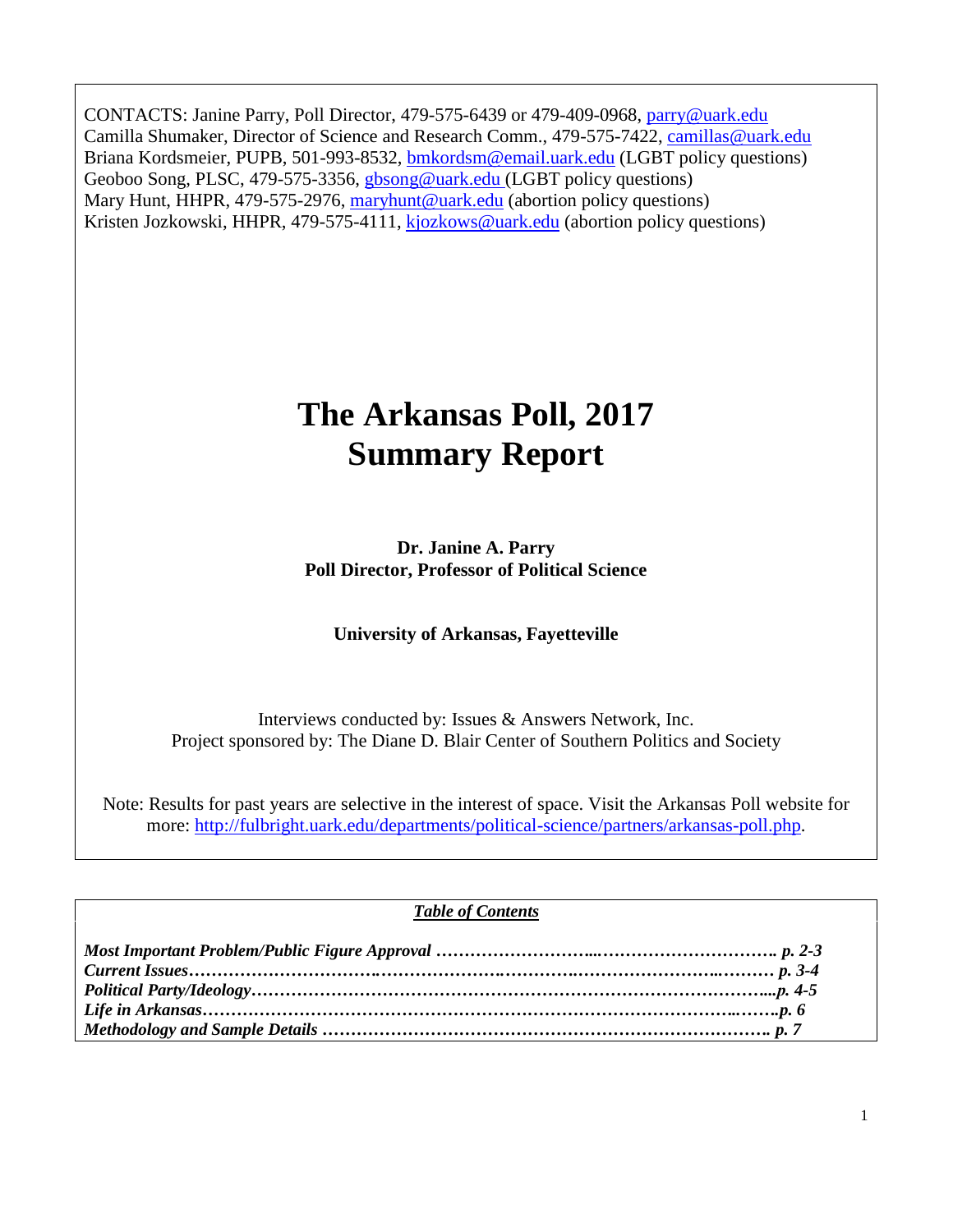| <b>Nost Important Problem</b>                                |           |            |          |
|--------------------------------------------------------------|-----------|------------|----------|
| What is the most important problem or issue facing people in | 2015      | 2016       | 2017     |
| Arkansas today? <sup>1</sup>                                 |           |            |          |
| the economy<br>$\bullet$                                     | 43 (47)%  | 27 (28)%   | 28 (29)% |
| healthcare<br>$\bullet$                                      | $8(10)\%$ | 19 (20)%   | 14 (13)% |
| drugs<br>$\bullet$                                           |           |            | $8(7)\%$ |
| crime                                                        | $4(3)\%$  | $13(11)\%$ | $6(6)\%$ |
| politicians/politics<br>$\bullet$                            | $5(6)\%$  | 14 (16)%   | $4(5)\%$ |
| education<br>$\bullet$                                       | $5(4)\%$  | 13 (14)%   | $4(4)\%$ |
| other/don't know/refused                                     | 31 (27)%  | $9(7)\%$   | 35 (35)% |

## **Most Important Problem**

# **Public Figure Approval Ratings/Elections**

| Do you approve or disapprove of | as governor?                | Approve                | <b>Disapprove</b> | DK/Ref     |
|---------------------------------|-----------------------------|------------------------|-------------------|------------|
|                                 | Mike Huckabee 1999          | 66%                    | 13%               | 21%        |
|                                 | 2001                        | 70%                    | 17%               | 13%        |
|                                 | 2003                        | 47%                    | 38%               | 16%        |
|                                 | 2005                        | 58%                    | 27%               | 15%        |
|                                 | Mike Beebe 2007             | 70%                    | 9%                | 21%        |
|                                 | 2009                        | 70%                    | 9%                | 20%        |
|                                 | 2011                        | $\overline{7}$ 2 (74)% | 13 (14)%          | 15 (12)%   |
|                                 | 2012                        | 71 (72)%               | 14 (15)%          | 15 (14)%   |
|                                 | 2013                        | 66 (68)%               | $17(17)\%$        | 18 (14)%   |
|                                 | Asa Hutchinson 2015         | 57 (63)%               | 18 (17)%          | 25 (20)%   |
|                                 | 2016                        | 60 (66)%               | 17 (18)%          | 23 (16)%   |
|                                 | 2017                        | $62(65)\%$             | $16(16)\%$        | 23 (19)%   |
| Do you approve of               | as a U.S. Senator?          |                        |                   |            |
|                                 | <b>Blanche Lincoln 2001</b> | 51%                    | 13%               | 36%        |
|                                 | 2003                        | 55%                    | 10%               | 35%        |
|                                 | 2005                        | 55%                    | 17%               | 28%        |
|                                 | 2007                        | 50%                    | 24%               | 26%        |
|                                 | 2009                        | 43%                    | 34%               | 23%        |
|                                 | 2011<br>John Boozman        | 40 (44 )%              | 24 (26)%          | 36 (30)%   |
|                                 | 2013                        | 30 (34)%               | 28 (29)%          | 42 (37)%   |
|                                 | 2015                        | 38 (44)%               | 18 (18)%          | 44 (38%)   |
|                                 | 2016                        | 35 (38)%               | 25 (29)%          | 40 (33)%   |
|                                 | 2017                        | 39 (41)%               | $22(25)\%$        | $39(34)\%$ |
| Do you approve of               | as a U.S. Senator?          |                        |                   |            |
|                                 | Mark Pryor 2003             | 52%                    | 11%               | 37%        |
|                                 | 2005                        | 56%                    | 12%               | 32%        |
|                                 | 2007                        | 53%                    | 18%               | 29%        |
|                                 | 2009                        | 51%                    | 22%               | 27%        |
|                                 | 2011                        | 47 (48)%               | 27 (29)%          | 27 (21)%   |
|                                 | 2013                        | 33 (34)%               | 41 (44)%          | 26 (23)%   |
|                                 | Tom Cotton 2015             | 45 (51)%               | 27 (27)%          | 29 (21)%   |
|                                 | 2016                        | 45 (50)%               | 27 (29)%          | 28 (21)%   |
|                                 | 2017                        | 48 (51)%               | 26 (29)%          | 26 (20)%   |

<sup>&</sup>lt;sup>1</sup> In odd-numbered years, the Arkansas Poll records and codes the open-ended answers of respondents. In even-numbered years, respondents are asked to choose from the most frequently mentioned issues of the previous year.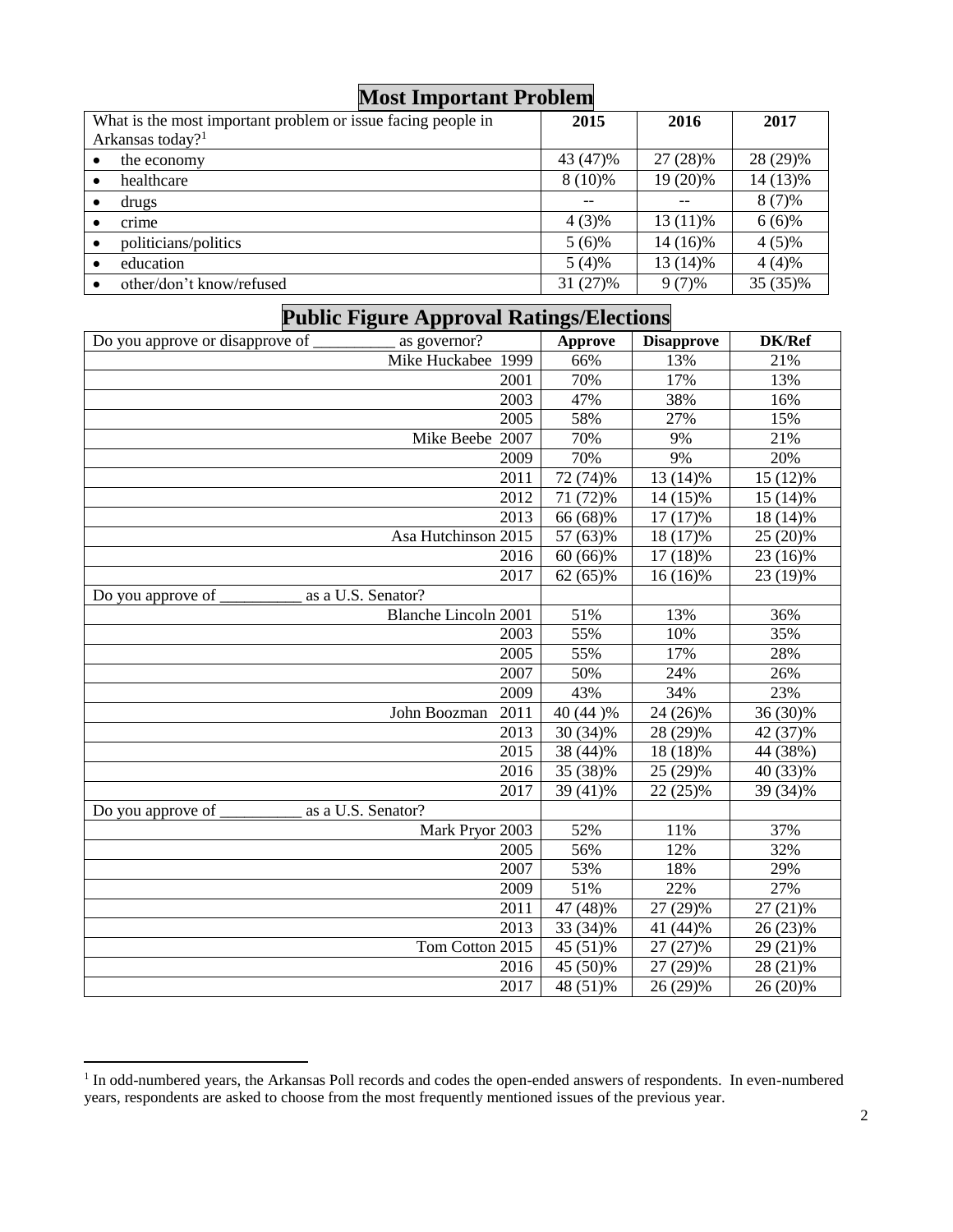| as president?<br>Do you approve of                                           |             |             |           |
|------------------------------------------------------------------------------|-------------|-------------|-----------|
| George W. Bush 2005                                                          | 38%         | 56%         | 7%        |
| 2007                                                                         | 30%         | 65%         | 6%        |
| Barack Obama 2009                                                            | 42%         | 47%         | 10%       |
| 2010                                                                         | 35 (31)%    | 57 (62)%    | $9(7)\%$  |
| 2011                                                                         | 32 (31)%    | $60(64)\%$  | $8(5)\%$  |
| 2012                                                                         | 34 (31)%    | 59 (62)%    | $8(6)\%$  |
| 2013                                                                         | 27 (29)%    | 65 (66)%    | $8(5)\%$  |
| 2014                                                                         | $27(27)\%$  | 66 (68)%    | $8(5)\%$  |
| 2015                                                                         | 28 (27)%    | 62 (66)%    | $11(7)\%$ |
| 2016                                                                         | 37 (36)%    | 56 (60)%    | $8(4)\%$  |
| Donald Trump 2017                                                            | 47 (50)%    | $40(41)\%$  | 14 (9)%   |
| Presidential race $-2016$                                                    | Trump $(R)$ | Clinton (D) | Other     |
| 2016: At this point, are you more likely to vote for $\ldots$ ? <sup>2</sup> | 59%         | 36%         | 4%        |
| 2016: Actual Arkansas vote distribution                                      | 61%         | 34%         | 5%        |
| 2017: For whom did you vote in the 2016 presidential race? <sup>2</sup>      | 58%         | 35%         | 7%        |

| <b>Current Issues</b>                                     |                  |                    |                |                |
|-----------------------------------------------------------|------------------|--------------------|----------------|----------------|
| Do you favor laws that would make it more difficult for   |                  |                    |                |                |
| a woman to get an abortion, favor laws that would make    |                  |                    |                |                |
| it easier to get an abortion or should no change be made  | More             |                    | $\bf N_0$      | DK/            |
| to existing abortion laws?                                | <b>Difficult</b> | <b>Easier</b>      | <b>Change</b>  | <b>Refused</b> |
| 1999                                                      | 45%              | 14%                | 32%            | 9%             |
| 2001                                                      | 46%              | 13%                | 35%            | 7%             |
| 2003                                                      | 47%              | 13%                | 33%            | 7%             |
| 2005                                                      | 44%              | 9%                 | 39%            | 8%             |
| 2007                                                      | 41%              | 13%                | 36%            | 9%             |
| 2009                                                      | 43%              | 11%                | 38%            | 8%             |
| 2013                                                      | 44 (44)%         | $11(11)\%$         | 34 (35)%       | 11 (10)%       |
| 2015                                                      | 46 (47)%         | $12(12)\%$         | 30 (30)%       | $12(11)\%$     |
| 2017                                                      | 45 (47)%         | 13 (13)%           | 25 (24)%       | 17 (16)%       |
| Do you think abortions should be legal under any          | <b>Illegal</b>   | <b>Depends</b>     | Legal          | <b>DK/Ref</b>  |
| circumstances, legal only under certain circumstances or  |                  |                    |                |                |
| illegal in all circumstances?                             | 18 (18)%         | 61 (63)%           | 13 (13)%       | $8(5)\%$       |
| In general, would you say you favor stricter gun control, |                  |                    |                |                |
| less strict gun control, or should no change be made to   |                  |                    | N <sub>0</sub> | DK/            |
| existing gun control laws?                                | <b>Stricter</b>  | <b>Less Strict</b> | <b>Change</b>  | <b>Refused</b> |
| 2000                                                      | 39%              | 15%                | 42%            | 4%             |
| 2002                                                      | 36%              | 15%                | 45%            | 4%             |
| 2004                                                      | 38%              | 12%                | 45%            | 5%             |
| 2006                                                      | 37%              | 11%                | 47%            | 5%             |
| 2008                                                      | 29%              | 13%                | 54%            | 4%             |
| 2009                                                      | 24%              | 20%                | 52%            | 4%             |
| 2013                                                      | 33 (33)%         | 15 (15)%           | 47 (48)%       | $6(4)\%$       |
| 2015                                                      | 39 (36)%         | 18 (18)%           | 36 (38)%       | $8(8)\%$       |
| 2016                                                      | 31 (31)%         | 14 (14)%           | 52 (53)%       | $3(3)\%$       |
| 2017                                                      | 38 (37)%         | 15 (15)%           | 41 (43)%       | $6(5)\%$       |

#### <sup>2</sup> Respondents offering "don't know" or who refused to answer are removed from the analysis on these items.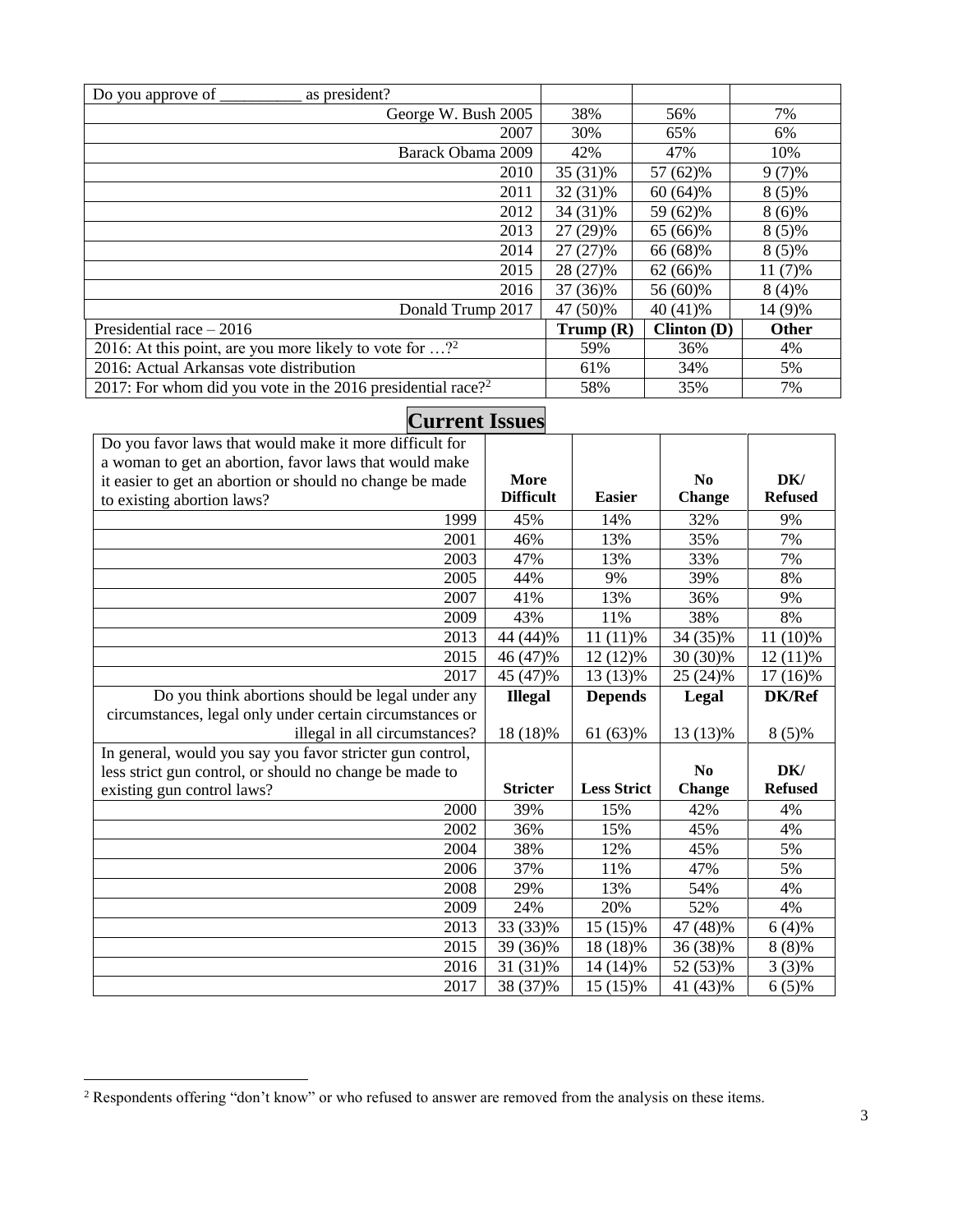|                                                                     | Yes       | $\mathbf{N}\mathbf{0}$ | DK/Ref     |
|---------------------------------------------------------------------|-----------|------------------------|------------|
| Do you think same-sex marriages should be recognized? 2015          | 29 (27)%  | 63 (64)%               | $8(8)\%$   |
| 2016                                                                | 33 (33)%  | 57 (60)%               | $10(8)\%$  |
| 2017                                                                | 35 (33)%  | 57 (59)%               | $9(8)\%$   |
| Do you think gays/lesbians should have equal rights  housing? 2015  | 72 (72)%  | 19 (19)%               | $9(10)\%$  |
| 2017                                                                | 78 (79)%  | 13 (12)%               | $10(9)\%$  |
| Do you think gays/lesbians should have equal rights  jobs? 2015     | 79 (80)%  | 13 (12)%               | $8(8)\%$   |
| 2017                                                                | 84 (84)%  | $10(10)\%$             | $6(6)\%$   |
| Do you think gays/lesbians should have eq rights  adoption?         | 43 (41)%  | 45 (48)%               | 12 (12)%   |
| Are any of your family members or close friends gay or lesbian?     | 42 (44)%  | 54 (52)%               | $4(4)\%$   |
| Do you support the death penalty  (if) convicted of murder? 2015    | 71 (73)%  | 19 (17)%               | $10(10\%)$ |
| 2017                                                                | 72 (73)%  | 17 (16)%               | $11(11)\%$ |
| Do you support legalization of possessing sm amounts of marijuana?  | 47 (46)%  | 43 (45)%               | 10 (10)%   |
| Do you think global warming, or climate change, will pose a serious | 2015      | 2016                   | 2017       |
| threat to you or your way of life in your lifetime?                 |           |                        |            |
| Yes                                                                 | 25 (24)%  | $25(25)\%$             | 30 (29)%   |
| No.                                                                 | 65 (67)%  | 64 (67)%               | 61 (62)%   |
| Don't Know/Refused/Other                                            | $10(9)\%$ | $11(7)\%$              | $10(9)\%$  |
| Which of the following statements comes closest to your view of the |           |                        |            |
| way political campaigns are funded in the U.S.?                     |           |                        |            |
| The system works pretty well, only minor changes needed             | $9(9)\%$  |                        |            |
| There are some good things but fundamental changes are needed       | 25 (26)%  |                        |            |
| The system has so much wrong we need to completely rebuild it       | 55 (57)%  |                        | --         |
| Don't know/refused/other                                            | 11 (9)%   |                        |            |

# **Political Party and Ideology**

|                                      |                   |                 | $\bm{\mathsf{\omega}}$ |              |                      |
|--------------------------------------|-------------------|-----------------|------------------------|--------------|----------------------|
| Generally speaking, do you usually   |                   |                 |                        |              |                      |
| think of yourself as a Republican, a |                   |                 |                        |              | DK/                  |
| Democrat, an Independent, or what?   | <b>Republican</b> | <b>Democrat</b> | Indep't                | <b>Other</b> | Refused <sup>3</sup> |
| 1999                                 | 23%               | 35%             | 31%                    | 4%           | 7%                   |
| 2000                                 | 23 (25)%          | 36 (38)%        | 35 (34)%               | 0%           | $6(2)\%$             |
| 2001                                 | 27%               | 33%             | 32%                    | 5%           | 3%                   |
| 2002                                 | 28 (30)%          | 33 (35)%        | 33 (31)%               | $3(2)\%$     | $3(2)\%$             |
| 2003                                 | 24%               | 38%             | 31%                    | 4%           | 3%                   |
| 2004                                 | 30 (32)%          | 35 (36)%        | 28 (27)%               | $3(3)\%$     | $4(2)\%$             |
| 2005                                 | 23%               | 36%             | 33%                    | 4%           | 4%                   |
| 2006                                 | 23 (25)%          | 36 (37)%        | 33 (33)%               | $3(3)\%$     | 4 (3)%               |
| 2007                                 | 24%               | 39%             | 30%                    | 3%           | 2%                   |
| 2008                                 | 24 (27)%          | 35 (34)%        | 33 (33)%               | $7(5)\%$     | $2(1)\%$             |
| 2009                                 | 24%               | 33%             | 34%                    | 7%           | 3%                   |
| 2010                                 | 21 (25)%          | 28 (27)%        | 42 (41)%               | $7(6)\%$     | $3(1)\%$             |
| 2011                                 | 26 (29)%          | 31 (33)%        | 34 (31)%               | $6(5)\%$     | $4(2)\%$             |
| 2012                                 | 29 (32)%          | 31 (30)%        | 33 (32)%               | $3(3)\%$     | $4(3)\%$             |
| 2013                                 | 24 (27)%          | 30 (31)%        | 37 (36)%               | $4(3)\%$     | $5(3)\%$             |
| 2014                                 | 28 (31)%          | 31 (33)%        | 33 (33)%               | $3(3)\%$     | $5(1)\%$             |
| 2015                                 | 27 (32)%          | 32 (32)%        | 32 (31)%               | $3(3)\%$     | $6(3)\%$             |
| 2016                                 | 29 (34)%          | 25 (26)%        | 37 (36)%               | $3(2)\%$     | $7(3)\%$             |
| 2017                                 | 29 (32)%          | 24 (25)%        | 35 (35)%               | $5(5)\%$     | $7(4)\%$             |

<sup>&</sup>lt;sup>3</sup> Values in parentheses include "very likely voters" only; percentages may not total 100 due to rounding.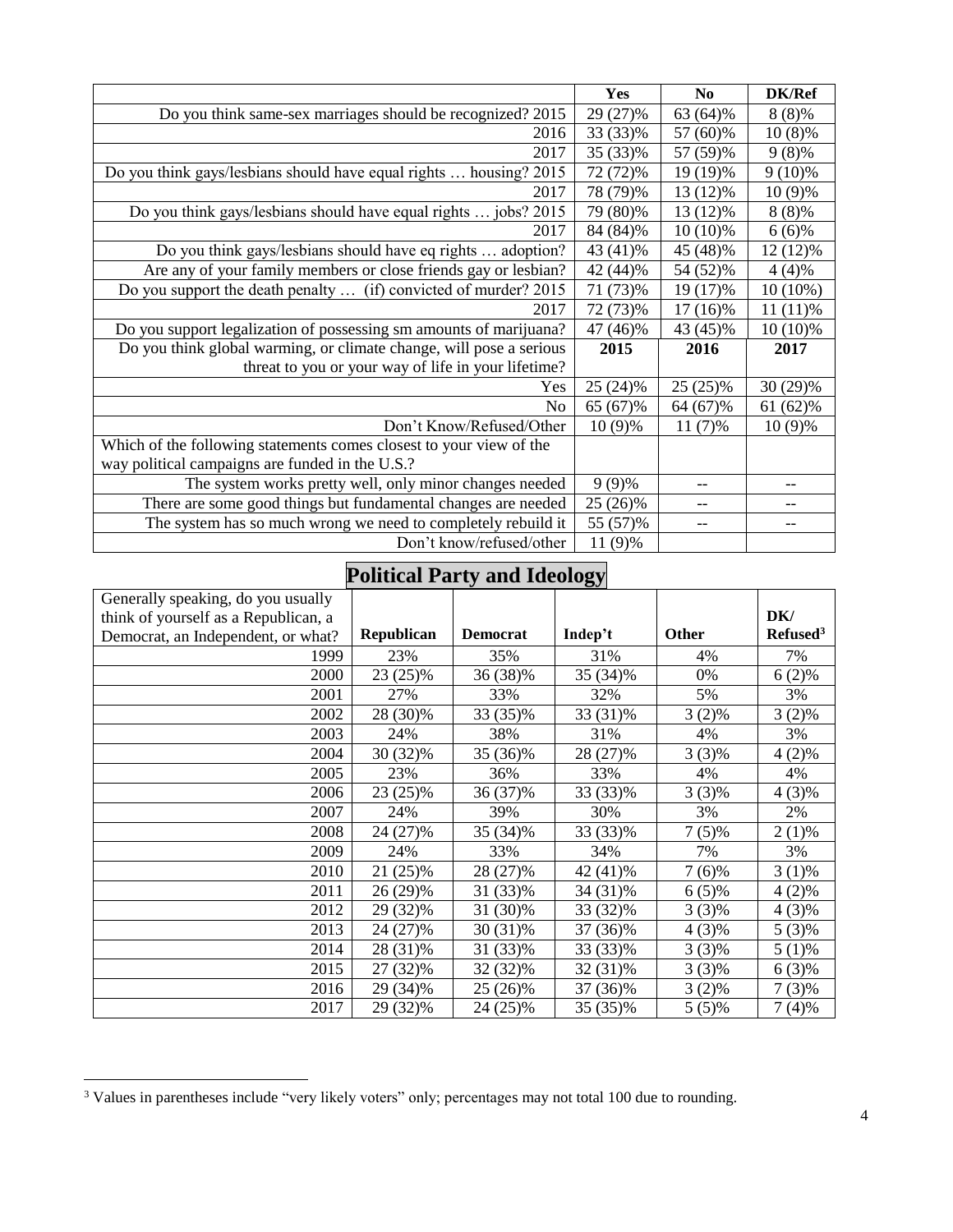| Independents only: | <b>Closer to Rs</b> | <b>Closer to Ds</b> | Just Indep't | <b>DK/Ref</b> |
|--------------------|---------------------|---------------------|--------------|---------------|
| 1999               | 33%                 | 29%                 | 34%          | 4%            |
| 2000               | 35 (39)%            | 25 (26)%            | 35 (30)%     | $5(2)\%$      |
| 2001               | 29%                 | 36%                 | 31%          | 4%            |
| 2002               | 30 (31)%            | 32 (34)%            | 33 (33)%     | $4(3)\%$      |
| 2003               | 33%                 | 34%                 | 33%          | 2%            |
| 2004               | 39 (41)%            | 31 (32)%            | 30 (26)%     | $0(1)\%$      |
| 2005               | 30%                 | 35%                 | 32%          | 4%            |
| 2006               | 33 (35)%            | 34 (34)%            | 30 (23)%     | $2(3)\%$      |
| 2007               | 34%                 | 37%                 | 29%          | 1%            |
| 2008               | 35 (38)%            | 30 (29)%            | 33 (31)%     | $3(3)\%$      |
| 2009               | 39%                 | 32%                 | 27%          | 2%            |
| 2010               | 44 (50)%            | 21 (16)%            | 33 (33)%     | $2(2)\%$      |
| 2011               | 42 (48)%            | 29 (28)%            | 26 (22)%     | $3(2)\%$      |
| 2012               | 41 (46)%            | 26 (22)%            | 28 (27)%     | $6(5)\%$      |
| 2013               | 43 (51)%            | 21(22)%             | 31 (22)%     | $6(6)\%$      |
| 2014               | 38 (43)%            | $25(23)\%$          | 30 (28%)     | $8(6)\%$      |
| 2015               | 42(52)%             | 23 (20)%            | 30 (25)%     | $5(3)\%$      |
| 2016               | 37 (45)%            | 18 (19)%            | 40 (35)%     | $5(2)\%$      |
| 2017               | 37 (38)%            | 26 (26)%            | 32 (31)%     | $5(5)\%$      |

| Do you think of yourself as ? | <b>Liberal</b> | <b>Moderate</b> | <b>Conservative</b> | DK/Ref    |
|-------------------------------|----------------|-----------------|---------------------|-----------|
| 1999                          | 14%            | 38%             | 38%                 | 10%       |
| 2000                          | 16%            | 36%             | 39%                 | 9%        |
| 2001                          | 17%            | 39%             | 38%                 | 6%        |
| 2002                          | 15%            | 39%             | 41%                 | 5%        |
| 2003                          | 17%            | 36%             | 39%                 | 7%        |
| 2004                          | 17%            | 35%             | 42%                 | 7%        |
| 2005                          | 13%            | 40%             | 39%                 | 8%        |
| 2006                          | 16%            | 39%             | 39%                 | 7%        |
| 2007                          | 16%            | 37%             | 39%                 | 6%        |
| 2008                          | 14%            | 35%             | 43%                 | 8%        |
| 2009                          | 14%            | 37%             | 42%                 | 7%        |
| 2010                          | 14 (12)%       | 35 (36)%        | 44 (48)%            | $8(4)\%$  |
| 2011                          | 16 (16)%       | 34 (34)%        | 45 (47)%            | $5(3)\%$  |
| 2012                          | 13 (12)%       | 32 (32)%        | 46 (51)%            | $9(6)\%$  |
| 2013                          | 14 (14)%       | 31 (31)%        | 44 (48)%            | $11(7)\%$ |
| 2014                          | 14 (14)%       | $30(31)\%$      | 44 (49)%            | $12(6)\%$ |
| 2015                          | 14 (13)%       | 31 (32)%        | 46 (50)%            | $10(6)\%$ |
| 2016                          | 13 (14)%       | 29 (30)%        | 45 (49)%            | 14 (7)%   |
| 2017                          | $16(14)\%$     | 27 (27)%        | 46 (52)%            | $11(6)\%$ |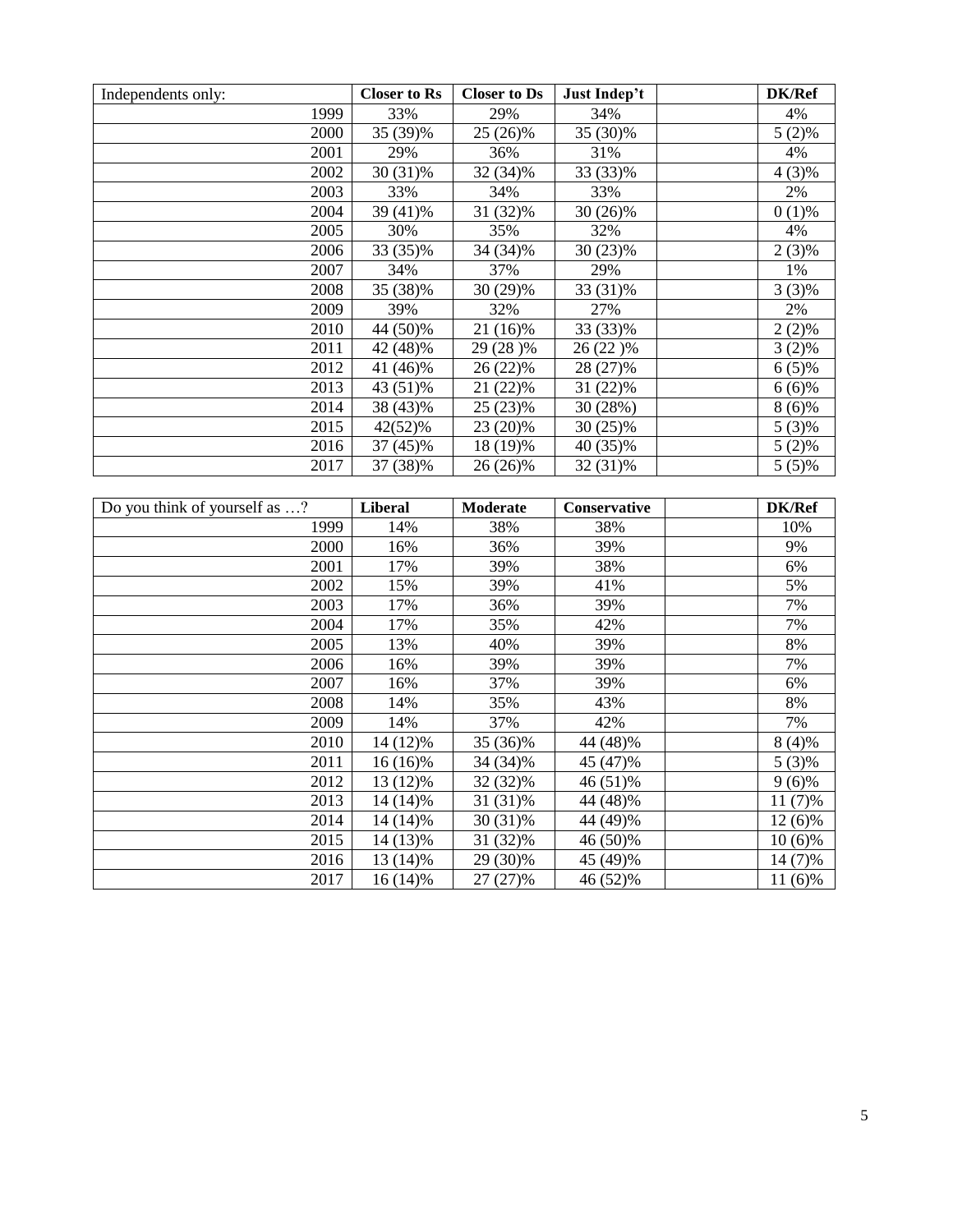|                                                                                                          | <b>Life in Arkansas</b> |                  |          |                             |
|----------------------------------------------------------------------------------------------------------|-------------------------|------------------|----------|-----------------------------|
| Overall, do you feel that Arkansas is generally headed in<br>the right direction or the wrong direction? | <b>Right</b>            | Wrong            |          | DK/<br>Refused <sup>4</sup> |
| 2003                                                                                                     | 63%                     | 26%              |          | 11%                         |
| 2005                                                                                                     | 73%                     | 18%              |          | 9%                          |
| 2007                                                                                                     | 69%                     | 21%              |          | 8%                          |
| 2008                                                                                                     | 71%                     | 19%              |          | 10%                         |
| 2009                                                                                                     | 72%                     | 16%              |          | 12%                         |
| 2010                                                                                                     | 67 (68)%                | 22 (21)%         |          | $11(11)\%$                  |
| 2011                                                                                                     | 74 (76)%                | 20 (19)%         |          | $7(6)\%$                    |
| 2012                                                                                                     | 73 (74)%                | 17 (17)%         |          | 10 (9)%                     |
| 2013                                                                                                     | 63 (66)%                | 20 (20)%         |          | $16(14)\%$                  |
| 2014                                                                                                     | 57 (60)%                | 25 (27)%         |          | 18 (14)%                    |
| 2015                                                                                                     | 65 (69)%                | 21 (20)%         |          | 15 (12)%                    |
| 2016                                                                                                     | 57 (63)%                | 26 (27%)         |          | $17(11)\%$                  |
| 2017                                                                                                     | 64 (65)%                | 20 (20)%         |          | $17(15)\%$                  |
| Would you say you are better off financially, worse off,                                                 | <b>Better</b>           | <b>About the</b> | Worse    | DK/                         |
| or about the same compared to a year ago?                                                                |                         | <b>Same</b>      |          | <b>Refused</b>              |
| 2003                                                                                                     | 27%                     | 45%              | 28%      | 1%                          |
| $\overline{2005}$                                                                                        | 28%                     | 49%              | 22%      | 1%                          |
| 2007                                                                                                     | 30%                     | 48%              | 20%      | 1%                          |
| 2008                                                                                                     | 20%                     | 38%              | 41%      | 1%                          |
| 2009                                                                                                     | 22%                     | 46%              | 31%      | 2%                          |
| 2010                                                                                                     | 19 (18)%                | 46 (47)%         | 34 (35)% | $1(0)\%$                    |
| 2011                                                                                                     | 19 (19)%                | 49 (49)%         | 31 (32)% | $1(1)\%$                    |
| 2012                                                                                                     | 23 (24)%                | 49 (50)%         | 27 (26)% | $0(1)\%$                    |
| 2013                                                                                                     | 14 (14)%                | 58 (58)%         | 26 (26)% | $2(1)\%$                    |
| 2014                                                                                                     | 22 (22)%                | 50 (52)%         | 24 (25)% | $5(1)\%$                    |
| 2015                                                                                                     | 18 (18)%                | 54 (55)%         | 26 (27)% | $1(1)\%$                    |
| 2016                                                                                                     | 21 (20)%                | 55 (56)%         | 22 (23)% | $3(1)\%$                    |
| 2017                                                                                                     | 28 (28)%                | 54 (57)%         | 16 (14)% | $2(1)\%$                    |
| And, looking ahead, do you think a year from now, you                                                    | <b>Better</b>           | <b>About the</b> | Worse    | DK/                         |
| will be  as now?                                                                                         |                         | <b>Same</b>      |          | <b>Refused</b>              |
| 2003                                                                                                     | 35%                     | 49%              | 12%      | 5%                          |
| 2005                                                                                                     | 34%                     | 46%              | 15%      | 5%                          |
| 2007                                                                                                     | 38%                     | 45%              | 12%      | 3%                          |
| 2008                                                                                                     | 35%                     | 39%              | 18%      | 8%                          |
| 2009                                                                                                     | 32%                     | 48%              | 17%      | 4%                          |
| 2010                                                                                                     | 28 (25)%                | 46 (45)%         | 20 (23)% | $7(7)\%$                    |
| 2011                                                                                                     | 25 (21)%                | 52 (56)%         | 18 (20)% | $4(4)\%$                    |
| 2012                                                                                                     | 26 (27)%                | 48 (46)%         | 13 (13)% | 13 (14)%                    |
| 2013                                                                                                     | 18 (18)%                | 47 (49)%         | 24 (25)% | 11 (8)%                     |
| 2014                                                                                                     | 26 (26)%                | 51 (54)%         | 13 (14)% | $10(7)\%$                   |
| 2015                                                                                                     | 22 (20)%                | 55 (58%)         | 18 (19)% | $5(4)\%$                    |
| 2016                                                                                                     | 27 (26)%                | 46 (50)%         | 13 (12)% | 15 (13)%                    |
| 2017                                                                                                     | 32 (33)%                | 50 (51)%         | 11 (10)% | $8(6)\%$                    |

Values in parentheses include "very likely voters" only; percentages may not total 100 due to rounding.